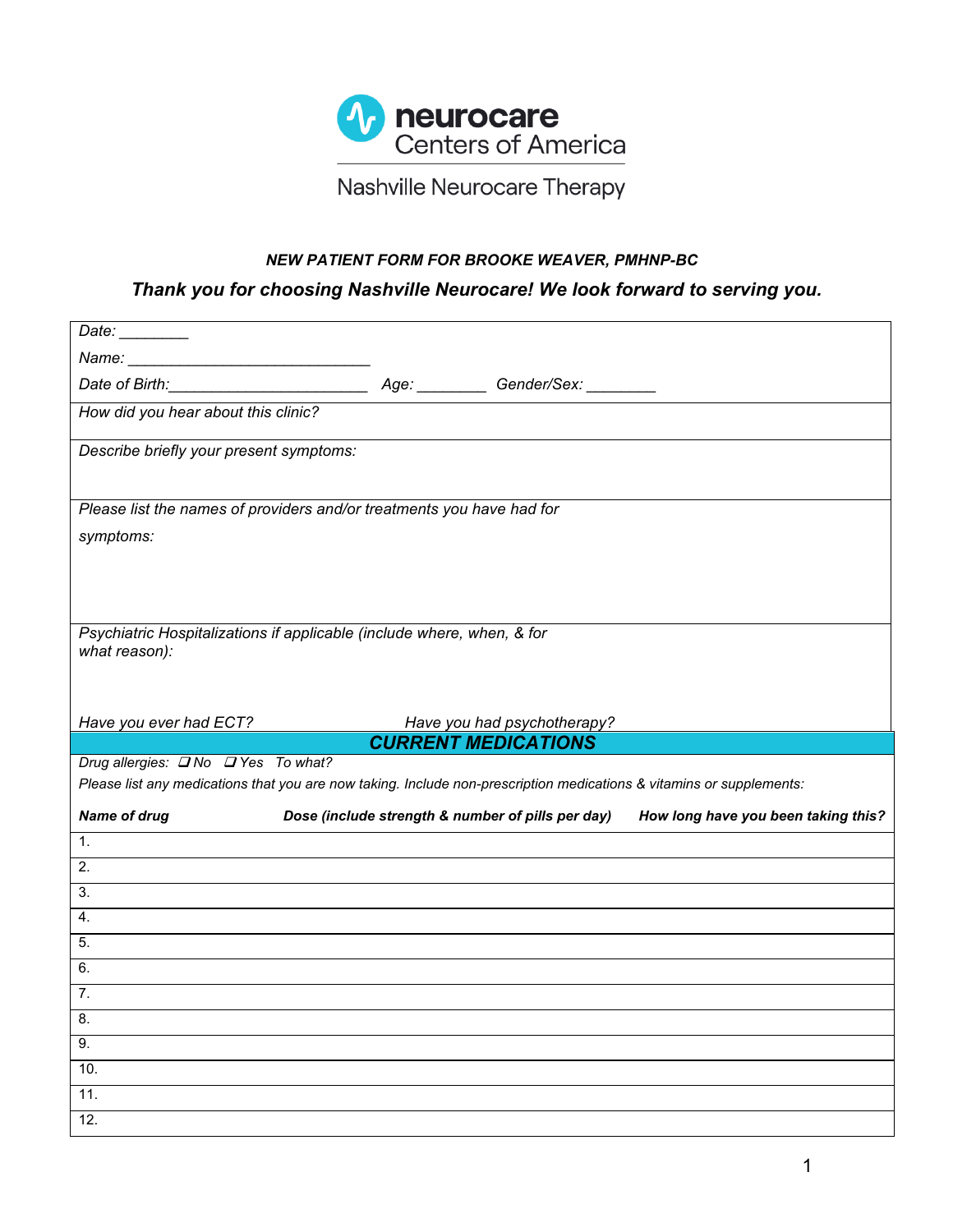|                            |         |                                                                 | <b>PAST MEDICAL HISTORY</b>       |              |  |
|----------------------------|---------|-----------------------------------------------------------------|-----------------------------------|--------------|--|
|                            |         | Please list any current or past medical conditions              |                                   |              |  |
|                            |         |                                                                 |                                   |              |  |
|                            |         |                                                                 |                                   |              |  |
|                            |         |                                                                 |                                   |              |  |
|                            |         |                                                                 |                                   |              |  |
|                            |         |                                                                 |                                   |              |  |
|                            |         |                                                                 |                                   |              |  |
|                            |         |                                                                 |                                   |              |  |
|                            |         |                                                                 |                                   |              |  |
|                            |         |                                                                 |                                   |              |  |
|                            |         |                                                                 |                                   |              |  |
|                            |         | Please list any current or past mental health conditions        | <b>PAST MENTAL HEALTH HISTORY</b> |              |  |
|                            |         |                                                                 |                                   |              |  |
|                            |         |                                                                 |                                   |              |  |
|                            |         |                                                                 |                                   |              |  |
|                            |         |                                                                 |                                   |              |  |
|                            |         |                                                                 |                                   |              |  |
|                            |         |                                                                 |                                   |              |  |
|                            |         |                                                                 |                                   |              |  |
|                            |         |                                                                 |                                   |              |  |
|                            |         |                                                                 | <b>FAMILY HISTORY</b>             |              |  |
|                            |         | If living                                                       |                                   | $H$ deceased |  |
|                            | Age (s) | Health & Psychiatric                                            | Age(s) at death                   | Cause        |  |
| Father                     |         |                                                                 |                                   |              |  |
| Mother<br>Siblings         |         |                                                                 |                                   |              |  |
|                            |         |                                                                 |                                   |              |  |
|                            |         |                                                                 |                                   |              |  |
| Children                   |         |                                                                 |                                   |              |  |
|                            |         |                                                                 |                                   |              |  |
|                            |         | <b>EXTENDED FAMILY PSYCHIATRIC PROBLEMS PAST &amp; PRESENT:</b> |                                   |              |  |
| <b>Maternal Relatives:</b> |         |                                                                 |                                   |              |  |
| <b>Paternal Relatives:</b> |         |                                                                 |                                   |              |  |
|                            |         |                                                                 |                                   |              |  |
|                            |         |                                                                 |                                   |              |  |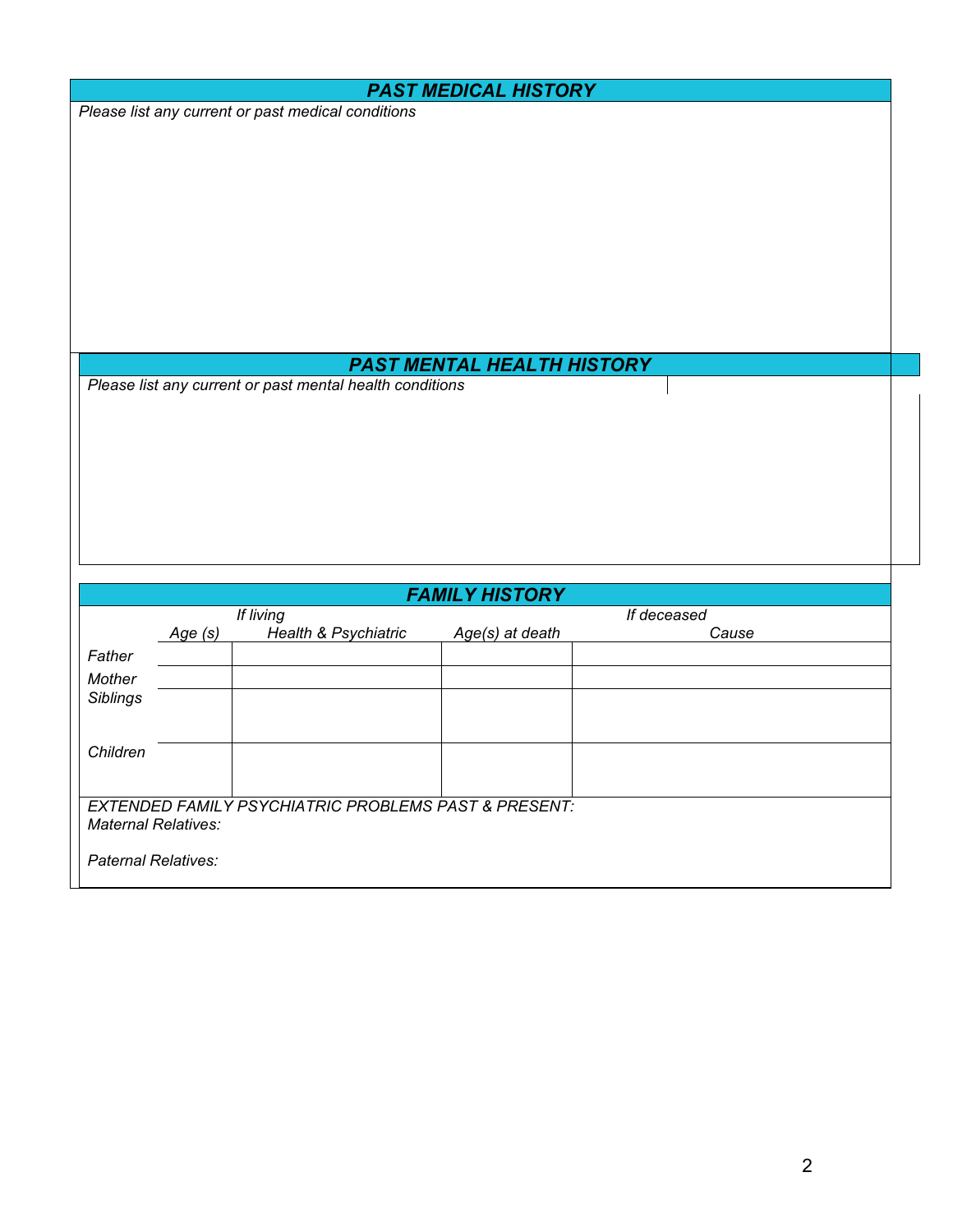## *SYSTEMS REVIEW*

*In the past month, have you had any of the following problems?*

- $\Box$  Recent weight gain; how much  $\Box$  Headaches  $\Box$  Depression
- $\Box$  Recent weight loss: how much  $\Box$  Dizziness  $\Box$  Excessive worries
- 
- 
- 
- 

- q Numbness q Nausea q Sensitivity q Muscle weakness q Stomach pain q Stress
- $\Box$  Joint swelling  $\Box$  Vomiting  $\Box$  Vertice  $\Box$  Irritability  $\Box$  Poor concentration  $\Box$  Internal  $\Box$  Poor concentration  $\Box$  Poor concentration  $\Box$  Poor concentration  $\Box$  Poor concentration  $\Box$  Poor concentratio

 $\square$  Ringing in ears  $\square$  Blood in stools  $\square$  Rapid speech

- 
- 
- 
- 
- 

## **THROAT BLOOD**

- $\Box$  Frequent sore throats  $\Box$  Anemia
- $\Box$  Hoarseness  $\Box$  Clots
- $\Box$  Difficulty in swallowing
- 

## **HEART AND LUNGS**

- $\Box$  Chest pain
- **Q Palpitations <b>Women Only:**<br> **Q Shortness of breath WAD** Abnormal Pa
- 
- 
- 
- $\square$  Cough

## **GENERAL NERVOUS SYSTEM PSYCHIATRIC**

- 
- 
- $\Box$  Fatigue  $\Box$  Fainting or loss of consciousness  $\Box$  Difficulty falling asleep  $\Box$  Weakness  $\Box$  Difficulty staving asleep
	-
	-

# **MUSCLE/JOINTS/BONES STOMACH AND INTESTINES Q** Frequent crying<br>
Q Nausea **Q Sensitivity**

- 
- 
- 
- 
- 
- $\Box$  Increasing constipation  $\Box$  Racing thoughts
- 
- 

**EYES SKIN** q Mood swings q Pain q Redness q Anxiety q Redness q Rash q Risky behavior  $\square$  Nodules/bumps **Q** Double or blurred vision **Q** Hair loss **Q** Dryness **Q** Dryness **Q** Color changes of hands or feet **OTHER PROBLEMS:** 

## q Pain in jaw **KIDNEY/URINE/BLADDER**

 $\square$  Frequent or painful urination<br> $\square$  Blood in urine

- $\Box$  Abnormal Pap smear  $\Box$  Fainting  $\Box$  Irregular periods
- **Q** Swollen legs or feet **Q** Bleeding between periods **Q** Cough

## *WOMENS REPRODUCTIVE HISTORY:*

- *Age of first period:*
- *# Pregnancies:*

*# Miscarriages:*

*# Abortions:*

*Have you reached menopause? Y / N At what age?*

*Do you have regular periods? Y / N* 

- 
- 
- 
- **Q** Weakness **Q** Numbness or tingling **Q** Difficulty staying asleep<br>
Q Fever **Q** Memory loss **Q** Difficulties with sexual a
- **Q** Fever **Q Memory loss Q** Difficulties with sexual arousal **Q** Night sexual arousal **Q** Difficulties with sexual arousal
	- $\Box$  Poor appetite
	- $\square$  Food cravings
	-
	-
- **Q** Joint pain  $\Box$  Thoughts of suicide / attempts  $\Box$  Thoughts of suicide / attempts  $\Box$  Thoughts of suicide / attempts  $\Box$  Stress
	-
	-
	- $\Box$  Yellow jaundice  $\Box$  Poor concentration
		-
- **EARS EARS EARS EARS EARS EARS EARS EARS EARS EARS EARS EARS EARS EARS EARS EARS EARS EARS EARS EARS EARS EARS EARS EARS EARS EARS EARS EARS EARS EARS EARS EARS** 
	-
- **Q** Loss of hearing  $\Box$  Black stools  $\Box$  Guilty thoughts
	- $\square$  Paranoia
	-
	-
	-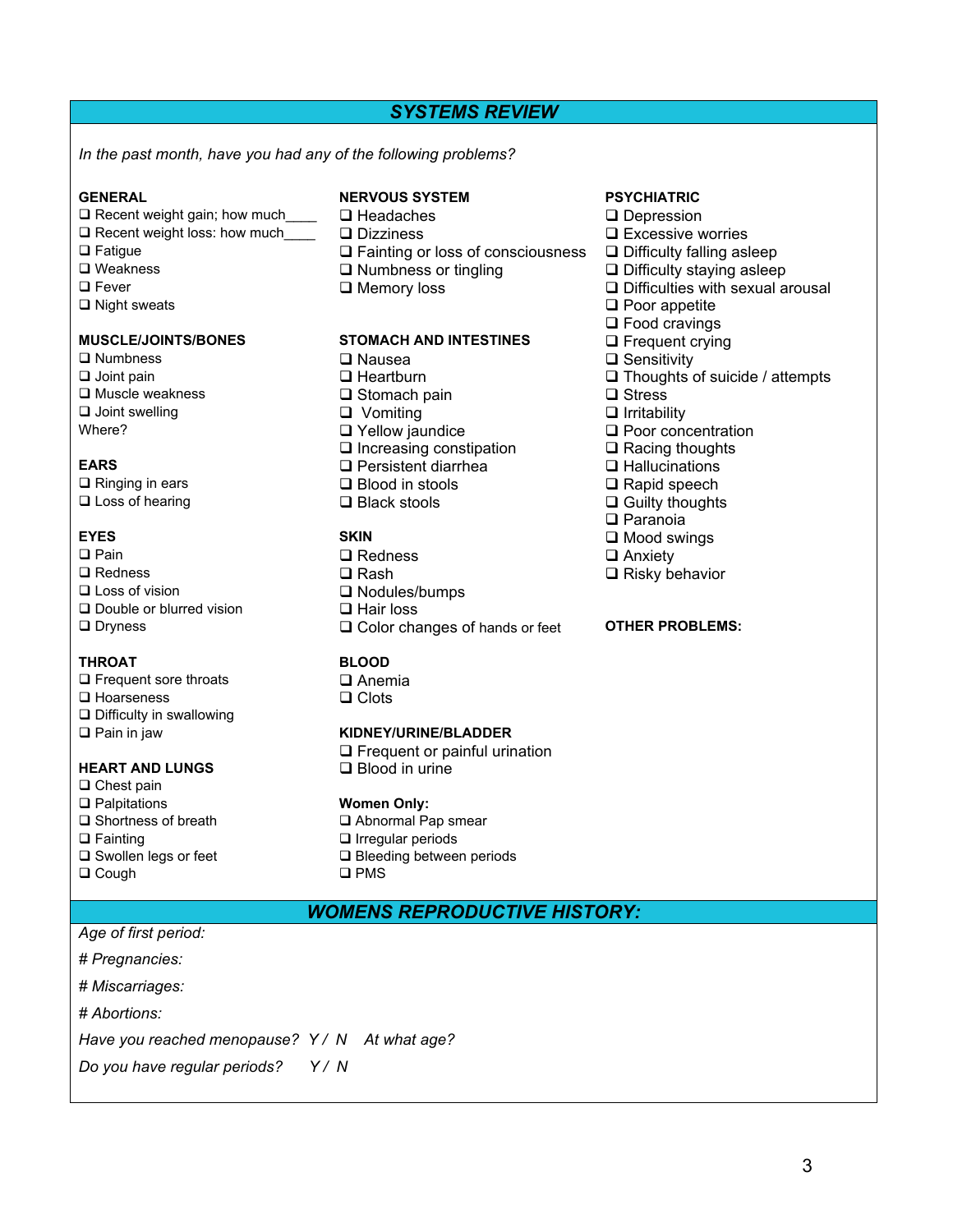|                                                                                             |                                     | <b>SUBSTANCE USE</b>                         |                                        |                                   |                  |                  |
|---------------------------------------------------------------------------------------------|-------------------------------------|----------------------------------------------|----------------------------------------|-----------------------------------|------------------|------------------|
| <b>DRUG CATEGORY</b>                                                                        | Age when<br>you first<br>used this: | How much &<br>how often did<br>you use this? | How many<br>years did you<br>use this? | When did<br>you last<br>use this? | use this?        | Do you currently |
| <b>ALCOHOL</b>                                                                              |                                     |                                              |                                        |                                   | Yes $\Box$       | No <sub>1</sub>  |
| <b>CANNABIS:</b>                                                                            |                                     |                                              |                                        |                                   | Yes □            | No <sub>1</sub>  |
| Marijuana, hashish, hash oil                                                                |                                     |                                              |                                        |                                   |                  |                  |
| <b>STIMULANTS:</b>                                                                          |                                     |                                              |                                        |                                   | Yes $\Box$       | No <sub>□</sub>  |
| Cocaine, crack                                                                              |                                     |                                              |                                        |                                   |                  |                  |
| <b>STIMULANTS:</b>                                                                          |                                     |                                              |                                        |                                   | Yes $\Box$       | No <sub>1</sub>  |
| Methamphetamine-speed, ice, crank                                                           |                                     |                                              |                                        |                                   |                  |                  |
| <b>AMPHETAMINES/OTHER STIMULANTS:</b>                                                       |                                     |                                              |                                        |                                   | Yes $\sqcap$     | No <sub>1</sub>  |
| Ritalin, Benzedrine, Dexedrine                                                              |                                     |                                              |                                        |                                   |                  |                  |
| BENZODIAZEPINES/TRANQUILIZERS:                                                              |                                     |                                              |                                        |                                   | Yes $\Box$       | No <sub>1</sub>  |
| Valium, Librium, Halcion, Xanax, Diazepam,<br>"Roofies"                                     |                                     |                                              |                                        |                                   |                  |                  |
| SEDATIVES/HYPNOTICS/BARBITURATES:                                                           |                                     |                                              |                                        |                                   | Yes $\Box$       | No <sub>1</sub>  |
| Amytal, Seconal, Dalmane, Quaalude,<br>Phenobarbital                                        |                                     |                                              |                                        |                                   |                  |                  |
| <b>HEROIN</b>                                                                               |                                     |                                              |                                        |                                   | Yes $\Box$       | No <sub>□</sub>  |
| <b>STREET OR ILLICIT METHADONE</b>                                                          |                                     |                                              |                                        |                                   | Yes $\Box$       | No <sub>1</sub>  |
| <b>OTHER OPIOIDS:</b>                                                                       |                                     |                                              |                                        |                                   | Yes <sub>□</sub> | No <sub>1</sub>  |
| Tylenol #2 & #3, 282'S, 292'S, Percodan,<br>Percocet, Opium, Morphine, Demerol,<br>Dilaudid |                                     |                                              |                                        |                                   |                  |                  |
| <b>HALLUCINOGENS:</b>                                                                       |                                     |                                              |                                        |                                   | Yes $\Box$       | No <sub>1</sub>  |
| LSD, PCP, STP, MDA, DAT, mescaline,<br>peyote, mushrooms, ecstasy (MDMA),<br>nitrous oxide  |                                     |                                              |                                        |                                   |                  |                  |
| <b>INHALANTS:</b>                                                                           |                                     |                                              |                                        |                                   | Yes $\Box$       | No <sub>1</sub>  |
| Glue, gasoline, aerosols, paint thinner,<br>poppers, rush, locker room                      |                                     |                                              |                                        |                                   |                  |                  |
| <b>OTHER:</b>                                                                               |                                     |                                              |                                        |                                   | Yes $\Box$       | No <sub>1</sub>  |
|                                                                                             |                                     |                                              |                                        |                                   |                  |                  |
|                                                                                             |                                     |                                              |                                        |                                   |                  |                  |
|                                                                                             |                                     |                                              |                                        |                                   |                  |                  |